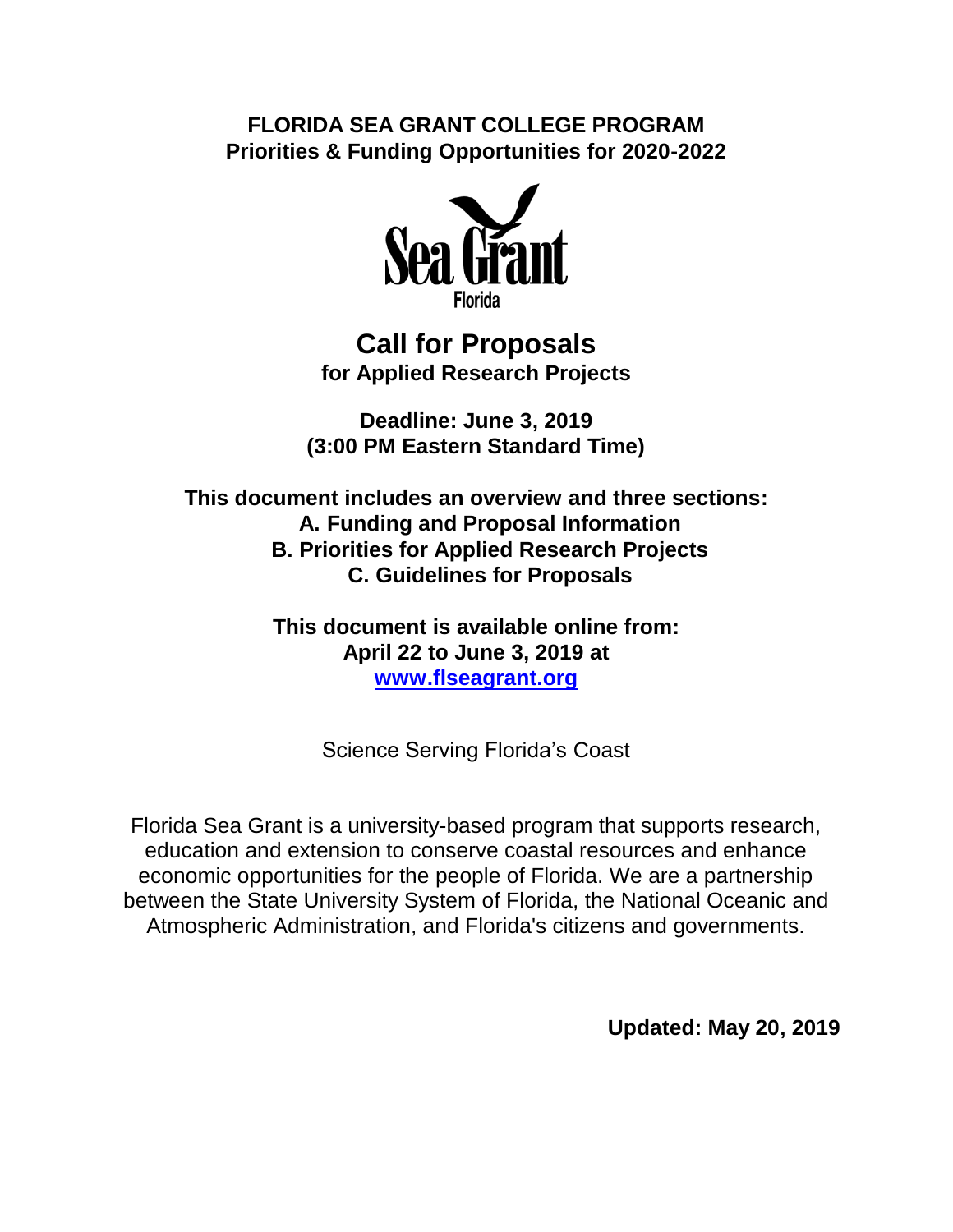## **FLORIDA SEA GRANT RESEARCH COMPETITION**

This document describes the process to apply for Florida Sea Grant funding for two-year applied research projects beginning in Spring 2020. It provides an overview of the Florida Sea Grant proposal and review process, defines priority areas, and presents guidelines for the preparation of proposals.

## **ELIGIBILITY REQUIREMENTS**

## **To have your research proposal considered in the review process, four criteria must be met, with no exceptions:**

- 1. All required materials identified in this call for proposals must be submitted using our online system on or before 3 PM Eastern Standard Time on June 3, 2019.
- 2. The topic of the proposed project must match a priority identified in section B.
- 3. The PI must identify how they will comply with the NOAA data sharing requirement (see below).
- 4. Only projects that were submitted in response to the January 7, 2019 call for letters of intent are eligible for consideration in this review of full proposals.

## **OVERVIEW**

This is a solicitation for two-year coastal and ocean applied research grants. Any proposal submitted to Florida Sea Grant that meets the 4 criteria listed above will be reviewed and scored based on criteria identified below. Only investigators who previously submitted a Letter of Intent in response to the January 7 Call of Letters of Intent are eligible to apply for a research grant.

- The research priorities in this solicitation were developed from the 2018-21 Florida Sea Grant strategic plan, address three of our focus areas: Healthy Coastal Environments; Sustainable Fisheries and Aquaculture; and Resilient Communities. There also is a crosscutting priority that spans multiple focus areas.
- This is an open state-wide competition for any principal investigator (PI) who can meet the previously described eligibility criteria.
- The maximum Florida Sea Grant award is \$200,000 for two years, with no more than \$100,000 in each individual budget year. If you are submitting from outside of the University of Florida (UF), be aware that UF will take overhead on the first \$25,000 of pass-through funds. Therefore if you are at another university or outside organization, submit a budget for no more than \$185,000 (\$92,500 per year) and we will address the UF overhead in a separate budget form.
- A 50% match of non-federal funds is required. So if you apply for \$50,000 of federal funds, you need to match with \$25,000. Volunteer hours are not allowed as match because they cannot be effectively documented.
- Because Letters of Intent were evaluated largely for relevance and end-user engagement, full proposal evaluation is more heavily weighted on technical merits, likelihood that a project can meet stated objectives in two years, and capability of the team to carry out the tasks identified in the proposal. However, we continue to expect clear evidence that an end-user is actively involved in development of the proposal and execution of the project.
- We anticipate funding between 8 and 9 proposals in this biennial cycle, depending on federal funding levels.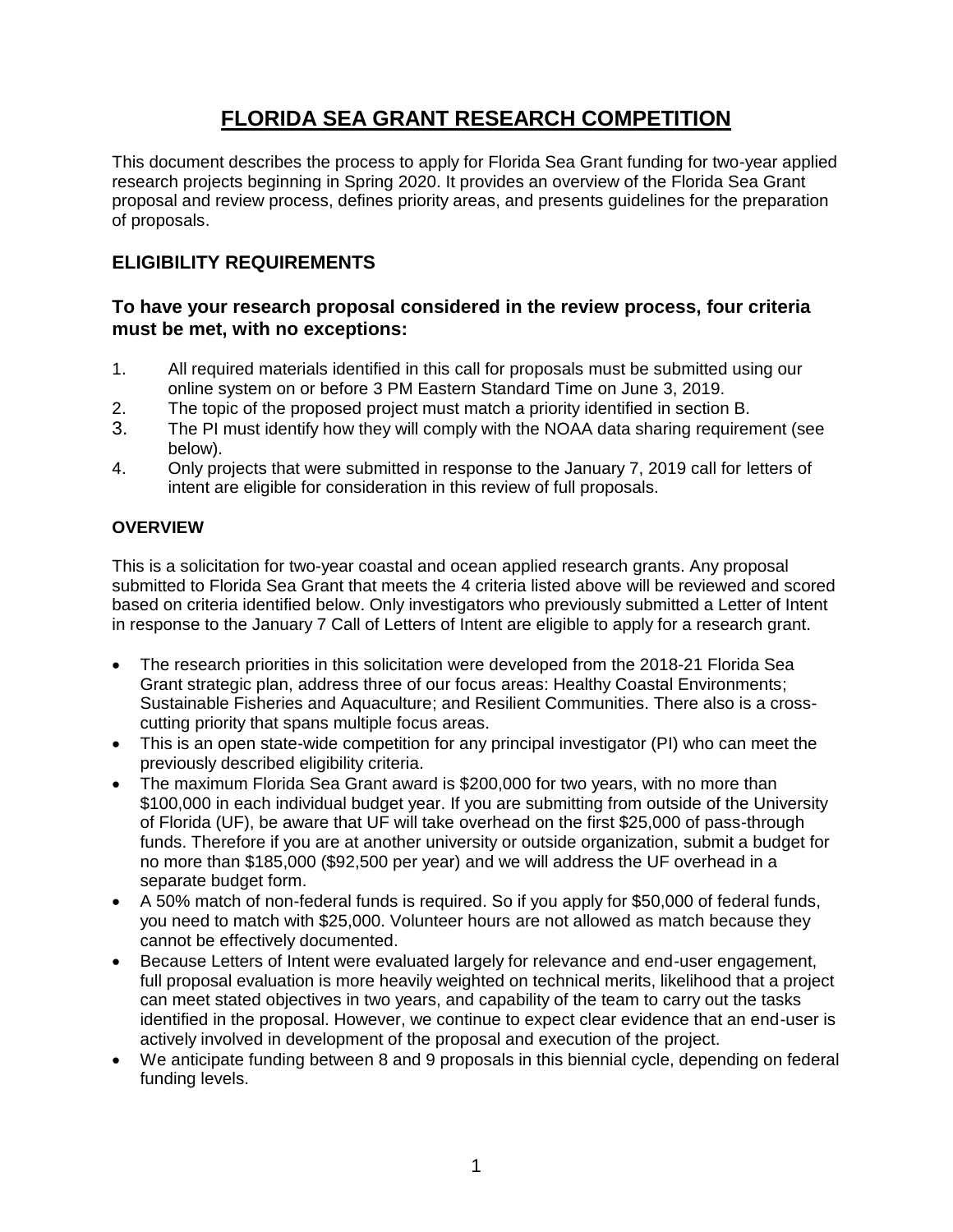# **A. Funding and Proposal Information**

## **1. Sea Grant Funding Cycle**

Florida Sea Grant research projects are normally funded for two years. Thus, projects proposed should be for the period February 1, 2020 to January 31, 2022.

#### **Key dates:**

#### **2019**

| January 7       | Call for Letters of Intent                                                                        |
|-----------------|---------------------------------------------------------------------------------------------------|
| February 14     | Letters of Intent Due by 3 PM EST (no late Letters of Intent will be accepted)                    |
| April 16-17     | Technical Review Panel Meets to Review Letters of Intent                                          |
| April 19        | <b>Faculty Notified of Results</b>                                                                |
| April 22        | Call for Proposals                                                                                |
| April 22-June 2 | Invited Research Proposals Written                                                                |
| June 3          | Research Proposals Due by 3 PM EDT (late proposals will not be accepted)                          |
| June-July       | Peer Review Conducted                                                                             |
| August 6-7      | Technical Panel Meets to Review Research Proposals                                                |
| August 12       | <b>Faculty Notified if Proposal Successful</b>                                                    |
| September 4     | Letter Response to Peer Reviews Due                                                               |
| October 6       | Omnibus Florida Sea Grant Proposal Submitted to National Sea Grant Office, NOAA                   |
| 2020            | New projects start. The date when funds are released depends on when they are provided to Florida |

Sea Grant by NOAA, and this in turn depends on Federal appropriations.

#### **2. The Research Proposal Narrative**

In no more than 12 pages including embedded figures and tables (11 point new times roman font) provide background, relevance and objectives, a detailed description of methods, the enduser engagement, the anticipated outcomes of the research project, and how those outcomes are expected to advance the understanding of an issue related to an end-user identified coastal or ocean problem. For that last component it will be critical to have the end-user involved in writing a convincing proposal. When working with the private sector, it is critical that we have documentation that the project is broader than working with a single company in an industry sector. We will fund projects that address issues identified as critically important by industry sectors at large, whether that be local, state-wide or regional. The 12-page limit only applies to proposal narrative sections 10-14 listed on page 6 in C. Guidelines for Proposals, below.

#### **3. Participation**

Principal Investigators may be employees of universities, agencies, non-profits or private corporations. Because we are by nature a college program, one of our preferences is support of students. For principal investigators not employed by a university, an effective way to address this criterion is to team up with a faculty member at one of Florida's many universities. Furthermore, salary support included in proposals must be for students who are working on the project under the supervision of one of the PIs. We do not allow salary funds for technicians or the PIs themselves unless they are FL university students.

Investigators may participate in just one proposal as a PI, and no more than one additional proposal as a collaborator.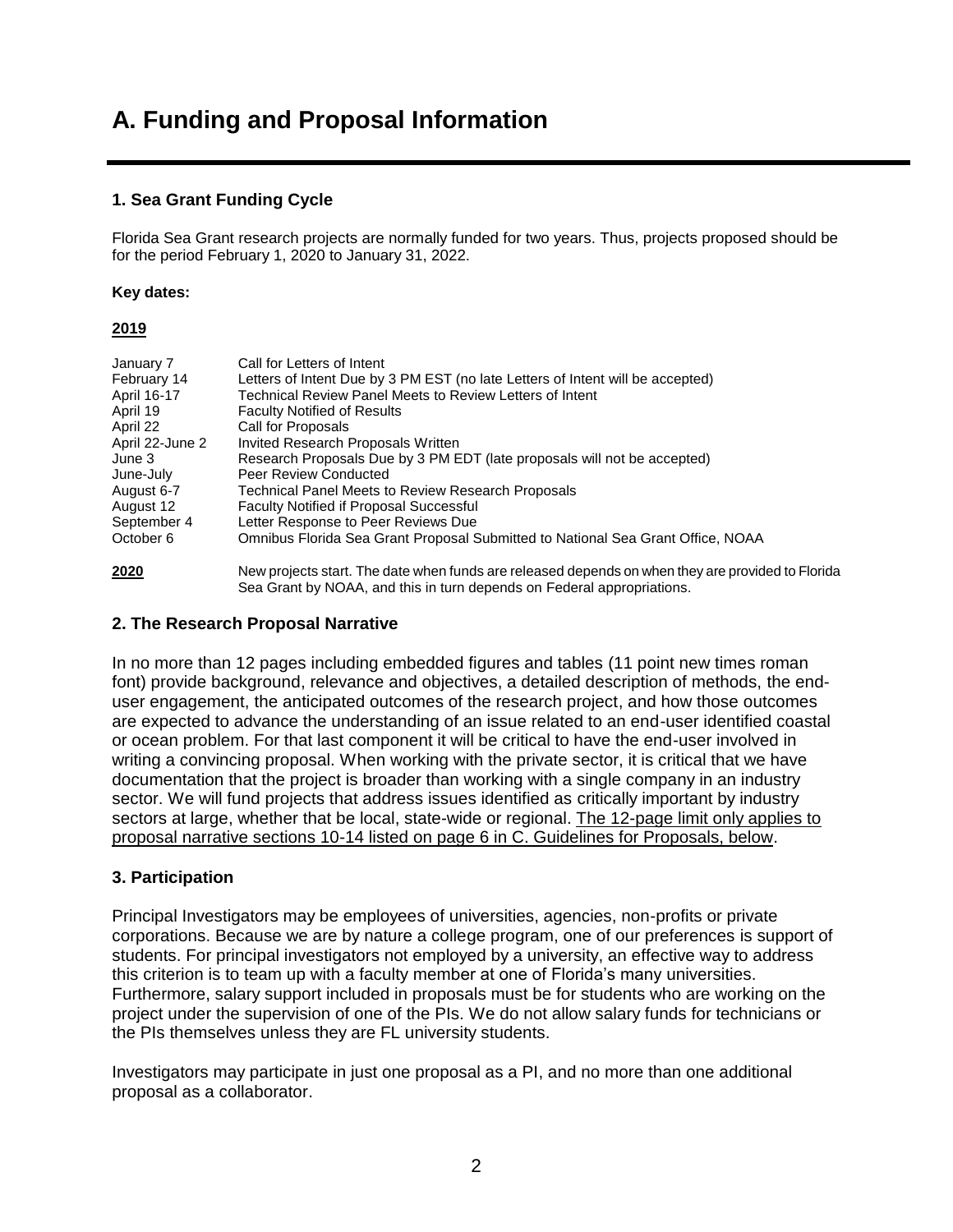## **4. Size of Grant Award**

The maximum Florida Sea Grant award is \$200,000 for two years, with no more than \$100,000 in each individual budget year. If you are submitting from outside of the University of Florida (UF), be aware that UF will take overhead on the first \$25,000 of pass-through funds. Therefore if you are at another university or outside organization, submit a budget for no more than \$185,000 (\$92,500 per year) and we will address the UF overhead in a separate budget form.

## **5. Student Involvement Is Expected**

Sea Grant is a college program and student participation in Sea Grant funded research is expected.

## **6. Criteria for Reviewing Research Proposals**

Florida Sea Grant will obtain three expert reviews, and convene a panel of broadly-experienced out of state professionals who are recognized for both their disciplinary and program leadership expertise. They will discuss the reviews at a panel meeting in August and provide Florida Sea Grant with a numeric ranking of proposals that we will follow to determine which projects to fund – within our budgetary constraints.

- A. **Technical Merit (50%)** -- the technical merits of the proposal in the context of state-ofscience in the particular subject area. In considering technical merit, the panel will evaluate whether the research plan that is put forward is likely to provide a rigorous and scientificallyvalid test of hypotheses or new approaches designed to solve an identified problem. This includes experimental design, data analysis, modeling approaches, and other attributes of research methodology.
- B. **End-User Engagement (25%)** -- the degree to which end-users of the results of the proposed project have been brought into the planning of the project, will be brought into the execution of the project, and will use results. Professional colleagues are not considered as end-users. An end-user is an industry, local government, organization or agency partner that makes use of a research product to address some coastal or ocean or coastal issue. If the end-user is in the private sector, there must be evidence that the results are of value to the broad industry sector.
- C. **Anticipated Outcomes and Impacts (25%)** -- the degree to which the project is expected to create new commercial opportunities, improve technological and economic efficiency, promote environmental sustainability, increase community resilience, or improve management decisions, in Florida or possibly nationally.

## **7. Compliance with NOAA Data Sharing Requirement**

Once a research project is complete, all data collected or created with funding from the NOAA award must be made visible, accessible, and independently understandable to general users, free of charge or at minimal cost, in a timely manner. This includes field data, data from experiments, data from surveys, calibaration and verification data for models, model output, spatial data, physical, chemical and biological data. Spatial data are challenging but can be provided as GIS shape files. We require that no later than two years after completion of a Florida Sea Grant-funded research project, your data are uploaded to a publicly accessible data portal, and that Florida Sea Grant be provided with an email that references the project number, title, the nature of data that were uploaded, and a link to the portal. We will maintain a table on our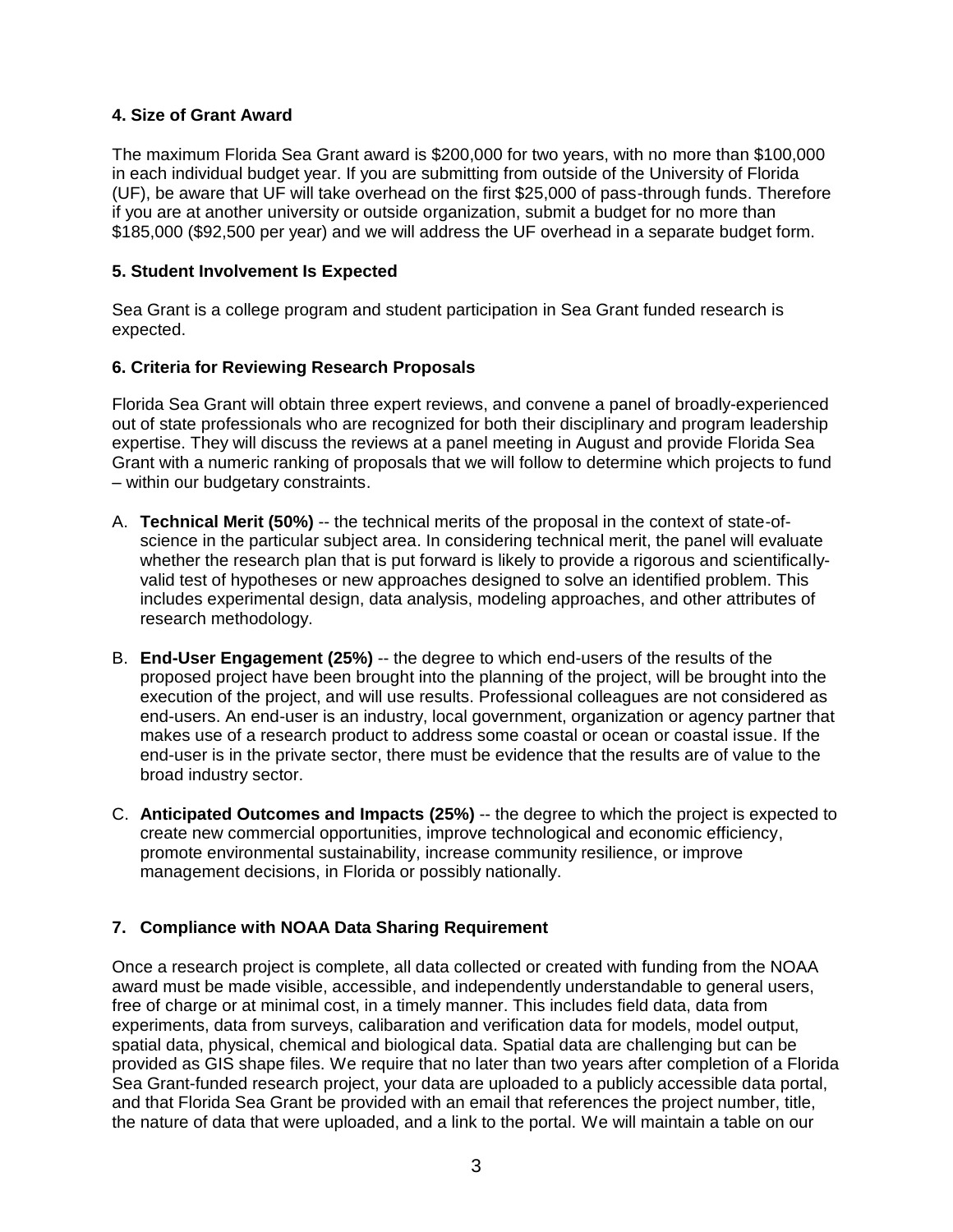website with links to all data collected in research projects. The data portal that you select must be one with documented longeivity, and there must be both metadata and data available to prospective users. A good example is provided from a study in the Everglades that placed data onto a NSF Long-Term Ecological Research data portal:

[https://portal.lternet.edu/nis/mapbrowse?scope=knb-lter-fce&identifier=1220.](https://portal.lternet.edu/nis/mapbrowse?scope=knb-lter-fce&identifier=1220)

The PIs must explain how the data and metadata will be developed, described and archived for public access. Funds may be budgeted in the project for this task.

### **8. Environmental Compliance**

Principal investigators must submit a completed National Environmental Policy Act (NEPA) form for review to ensure that the project complies with established federal policies.

#### **9. Diversity**

Florida Sea Grant values diversity, equity and inclusion in both our program and the people we serve. We will strive to make access to research funds equally available to everyone, regardless of race, color, religion, place of origin, gender, sexual orientation, age, socio-economic status, disability or veteran status.

### **10. Outreach**

For each funded project, we require that in addition to the traditional journal articles, and the PI's direct interactions with end-users, a user-friendly executive summary document be prepared that is readily understood by educated lay audiences. We encourage PIs to use innovative approaches including web pages, blogs and zines. An example is provided here: **Example Zine**.

Where such cooperation is feasible and logical for a particular project, PIs are encouraged to work with local Florida Sea Grant extension faculty – recognizing that if they are asked to do outreach work for the project, their time, travel and other costs must be included in the budget.

#### **11. Submitting Proposal:**

2020-2022 Florida Sea Grant proposals must be submitted online through the Florida Sea Grant website **<http://seagrant.ifas.ufl.edu/CallForProposals/proposalsubmission/>** (PAPER COPIES ARE NOT ACCEPTED). Please read and follow directions carefully. You will receive a confirmation by email when your proposal has been successfully submitted.

**9. For Additional Information: (No extensions.)Deadline for receipt is June 3, 2019 by 3:00 p.m. Eastern Standard Time** 

Contact for administrative questions:

Mary Patton Assistant to the Director [mpatton@ufl.edu](mailto:mpatton@ufl.edu) Telephone: (352) 392-5870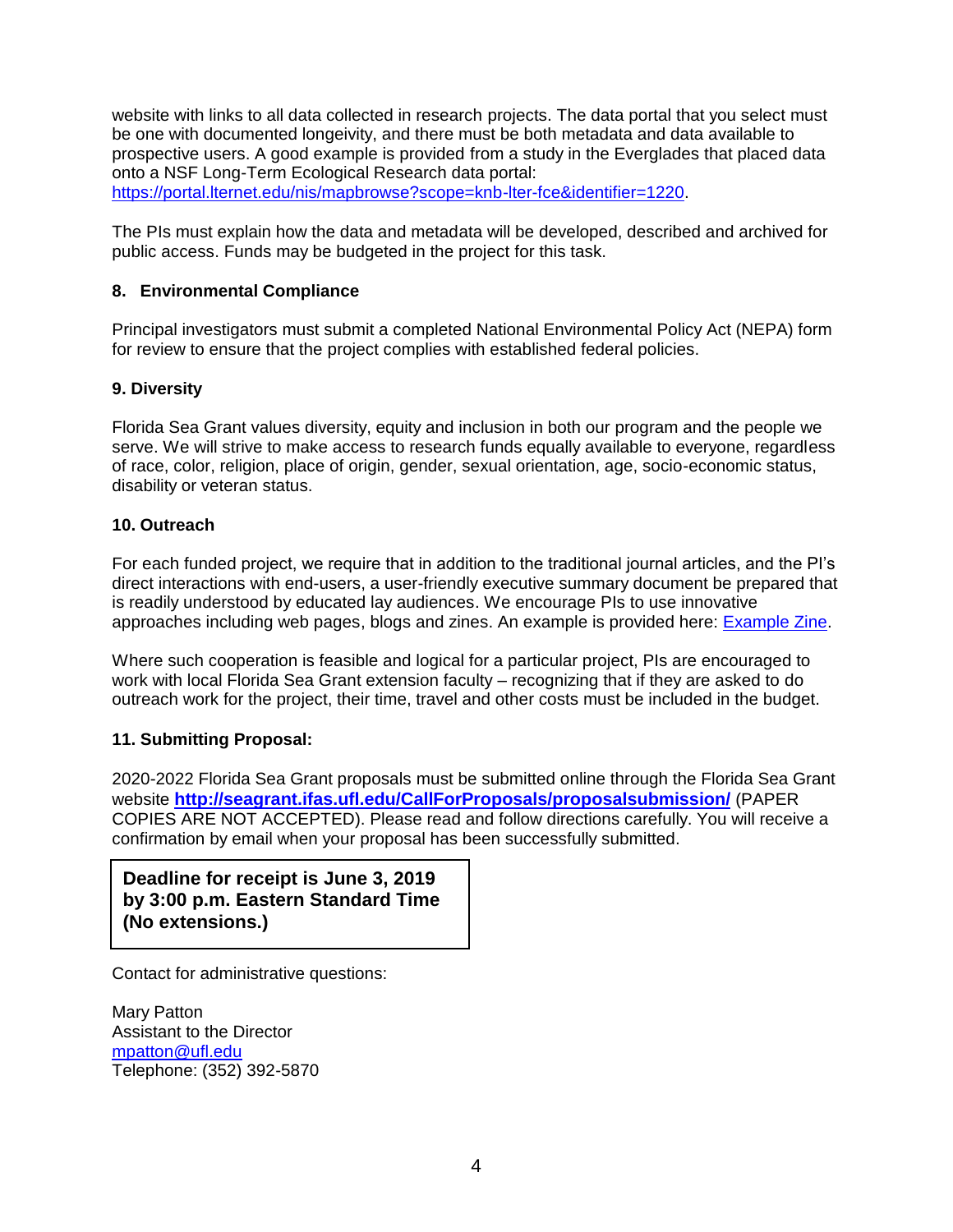Contact for technical questions about proposals:

Charles Sidman, PhD Research Associate Director [csidman@ufl.edu](mailto:csidman@ufl.edu) Telephone: (352) 392-5870

# **B. Priorities for Applied Research Projects**

The following research priorities, taken from our new strategic plan, have been identified for the 2020 to 2022 funding cycle.

Healthy Coastal Environments

- **Acquire new actionable information about how altered freshwater flow affects estuaries and their ecosystem services.**
- **Develop and test innovative new approaches for restoring coastal habitat, especially approaches that increase habitat resilience to storms and sea level rise.**

### Sustainable Fisheries and Aquaculture

- **Develop new models, tools and technologies for sustainably managing fisheries resources or more effectively protecting at-risk species.**
- **Develop new tools, technologies, methods and approaches to support cost-effective, sustainable and environmentally-friendly aquaculture and the harvest, processing and sale of wild aquatic products.**
- **Develop an unbiased, efficient and effective approach that could be used on a recurring basis by resource management agencies to estimate the full economic value of commercial vs. recreational marine fisheries in a particular region.**

## Resilient Communities and Economies

- **Quantify the socio-economic impacts resulting from Florida cyanobacteria blooms. We are particularly interested in how the workforce in water-dependent communities around the St Lucie and Caloosahatchee Estuaries are affected by these events.**
- **Estimate the future impacts that sea level rise could have on nutrient export from septic tanks into estuaries and other coastal ecosystems.**
- **Quantify the efficacy of new and existing approaches for increasing the resilience of coastal communities to extreme weather, storm surge and sea level rise.**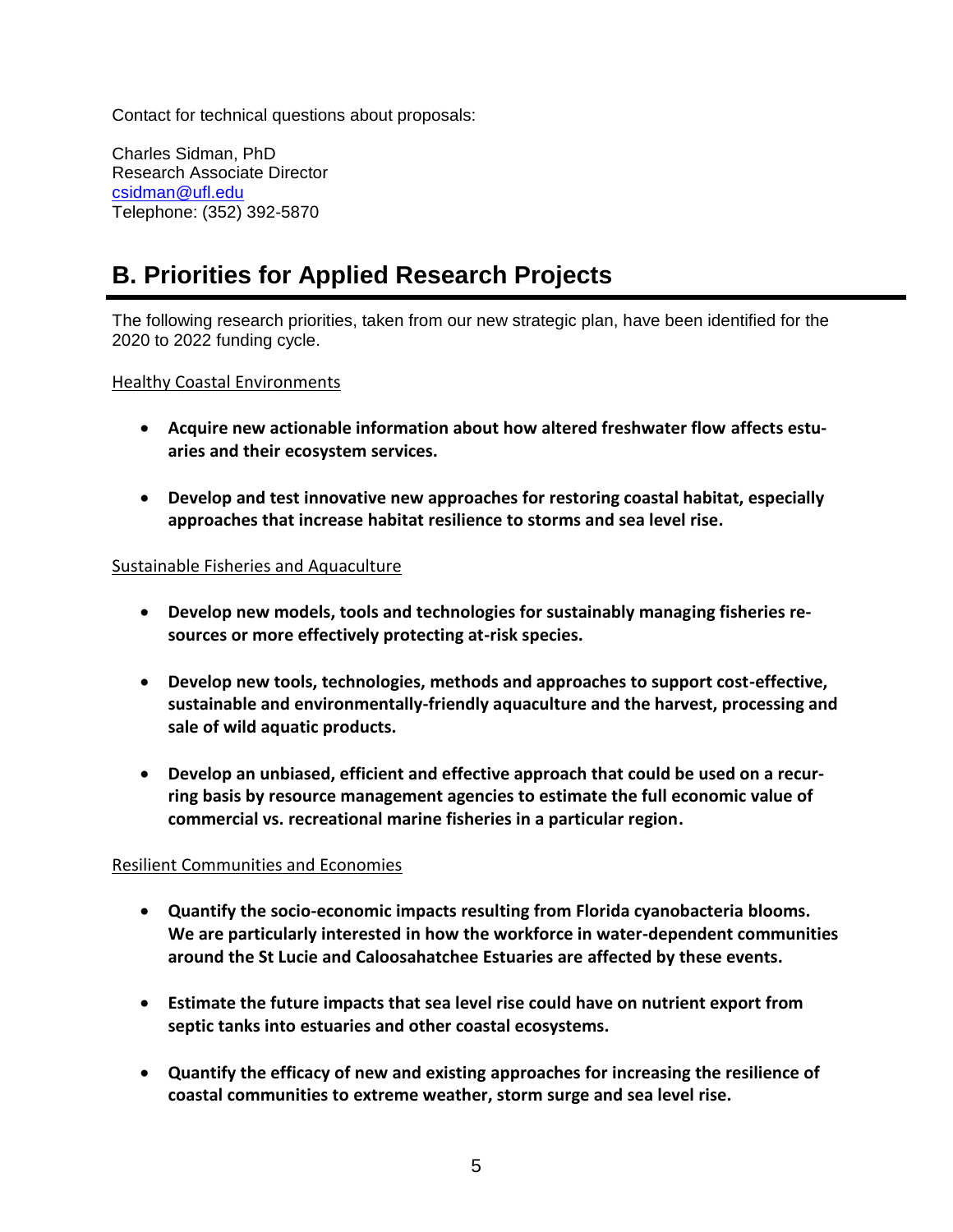## Cross-Cutting

 **Develop new tools or methods that will more rapidly detect harmful organisms or materials in water or seafood products, or that will allow for rapid identification or authentication of species or origin of products. Past examples have included a rapid test for brevetoxin in coastal waters, DNA fingerprinting of illegally harvested shark fins, and a rapid test to determine if seafood is properly labelled.**

## **C. Guidelines for Proposals**

**INSTRUCTIONS:** Proposals **MUST BE SUBMITTED ONLINE** through the Florida Sea Grant web site using the "**Submit a Proposal**" link located on the 'Faculty Funding' page. You are allowed a maximum of **12, single-spaced pages for Proposal Narrative Sections 10-14, described below,** with embedded figures and tables as applicable, not counting the pages that provide, budget, literature citations, your biosketches, the NOAA data sharing plan, letters of support, and other information identified below. Use 11-point new times roman font.

From the Florida Sea Grant 'Faculty Funding' page click the link to "**Submit a Proposal.**" This will take you to a webpage that will allow you to download and use the Microsoft formatted worksheets to prepare your proposal elements. Convert the completed proposal elements to PDF files using Adobe Acrobat (or Excel – xlsm for the 90-2 Project Record Form), and use the "attach pdf" or "attach xlsm") buttons on the Florida Sea Grant Proposal Webpage link "**Submit a Proposal**" to submit your research proposal elements.

NO PAPER COPIES OR EMAIL SUBMISSIONS WILL BE ACCEPTED DIRECTLY BY THE FLORIDA SEA GRANT OFFICE. **PROPOSALS RECEIVED AFTER 3 PM ON JUNE 3, 2019 WILL NOT BE CONSIDERED FOR REVIEW, AND THERE ARE NO EXCEPTIONS TO THIS GUIDELINE, SO PLEASE PLAN AND SUBMIT EARLY.** We are not responsible for the internet being down or other things happening just before the deadline.

Important: Prior to submitting your proposal you must go to the **"Submit a Proposal"** web page, where in order to login, you will be prompted to enter the LOI-2019-number (the same number as your LOI), your email address and the password that you established when you submitted your LOI. This will take you to a page that will allow you to download the various forms needed to submit your proposal. Once you complete the forms off-line, log back into the system, and click on the header menu option called "attach proposal." This will take you to the page that will allow you to attach the five elements of your proposal (1. Full Proposal Template Elements 1-19 as a pdf file; 2. Cost Sharing Letter as a pdf file; 3. Biographical Data Sheets as a pdf file; 4. Project Record Form 90-2 as an Excel file; 5. NEPA Form as a pdf file.

Each research proposal must address each of the following headings. Additional required forms are listed at the end, with links provided on the submittal website.

## **Proposal Narrative Sections to Be Combined (12-page limit applies to sections 10-14)**

- 1. SIGNED TITLE PAGE: Form downloadable from proposal website.
- 2. PROPOSAL NUMBER. This is the unique identifier number your received for your LOI.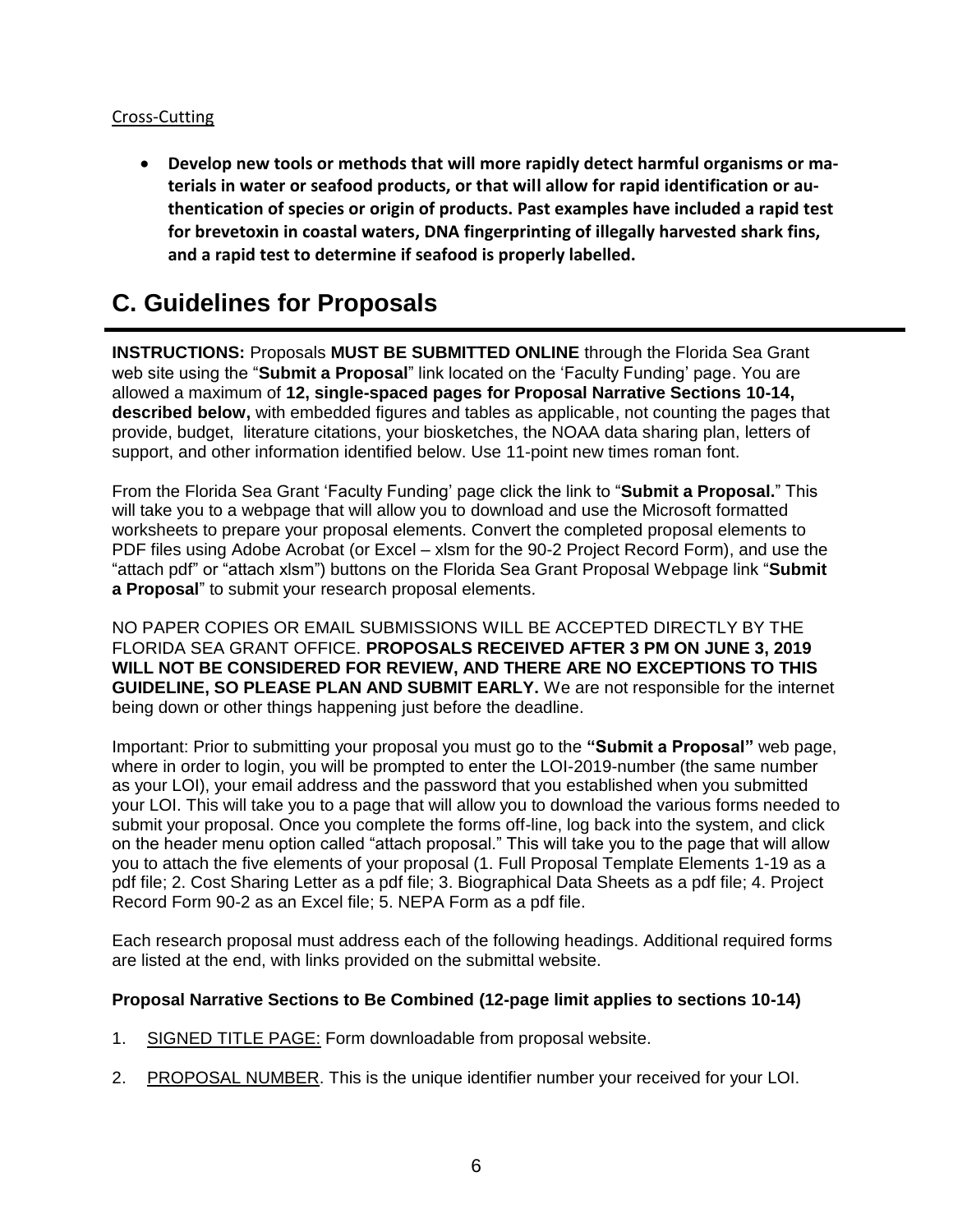- 3. PROJECT TITLE: Make this succinct while also reflecting the anticipated application, opportunity or need to be addressed, or problem to be solved. It should clearly relate to a Florida Sea Grant priority listed in Section B of this call for proposals.
- 4. PROJECT PRIORITY. Identify the priority in section B that your project addresses.
- 5. PRINCIPAL INVESTIGATOR(S): (Provide faculty name, academic department, and institution)
- 6. CO-PRINCIPAL INVESTIGATOR(S): (Provide faculty name, academic department, and institution)
- 7. ASSOCIATE INVESTIGATOR(S): (Provide faculty name, academic department, and institution)
- 8. <u>PROPOSED BUDGET</u>: YEAR 1 -- SEA GRANT: \$\_\_\_, MATCH YEAR 1: \$ \_\_\_. YEAR 2 -- SEA GRANT: \$\_\_\_, MATCH YEAR 2: \$ \_\_\_.

One non-federal dollar match -- "hard" or "in-kind" -- must be provided by the grantee for every two dollars requested from Sea Grant; round to the nearest \$1000. Prepare the budget estimate thoughtfully.

- 9. BUDGET JUSTIFICATION: One of the forms that you are required to complete, identified below, is a NOAA 90-4 budget form. In the budget justification, explain each item listed in that budget form, including both direct and indirect costs, and federal and matching funds.
- 10. RELEVANCE: Provide contextual background and then describe the problem or opportunity using quantitative information. This section should document the magnitude of the situation, and the relevance of the issue or problem to the Florida Sea Grant priorities. Describe what makes this project innovative. Why is this topic important to the end-user? As warranted or required discuss pilot data that establish a basis for this line of research.
- 11. OBJECTIVES: Number and list the objectives. Objectives must be attainable within the twoyear timeframe of your project.
- 12. METHODS: Describe the overall project design. How will the problem be tackled with rigorous research? How will the efficacy of new tools, technologies, policies or products be evaluated? Identify specific methodology and major aspects such as replication, sampling, surveys, modeling approaches, statistical methods, etc.
- 13. END-USER PARTICIPATION AND DELIVERY OF RESULTS: Identify the specific endusers that will participate in your project. Describe their specific confirmed role. Describe the specific approach that will be taken to transfer the new information, tools, technologies, policies or products to end-users. This may involve coordinating the project with a state or local resource management agency, a governmental organization or a private industry sector. The proposed research must develop linkages with the agency, industry or community for the dissemination and practical application of results. If there is an opportunity to involve a Florida Sea Grant Extension Agent in the project, this is encouraged but not required. If you take this opportunity, be sure to include funds in the budget for time, travel and supplies that are directed towards the project.
- 14. EXPECTED RESULTS, APPLICATIONS AND BENEFITS: Describe the expected outcomes of the project. If the objectives are attained, how would the problem to be solved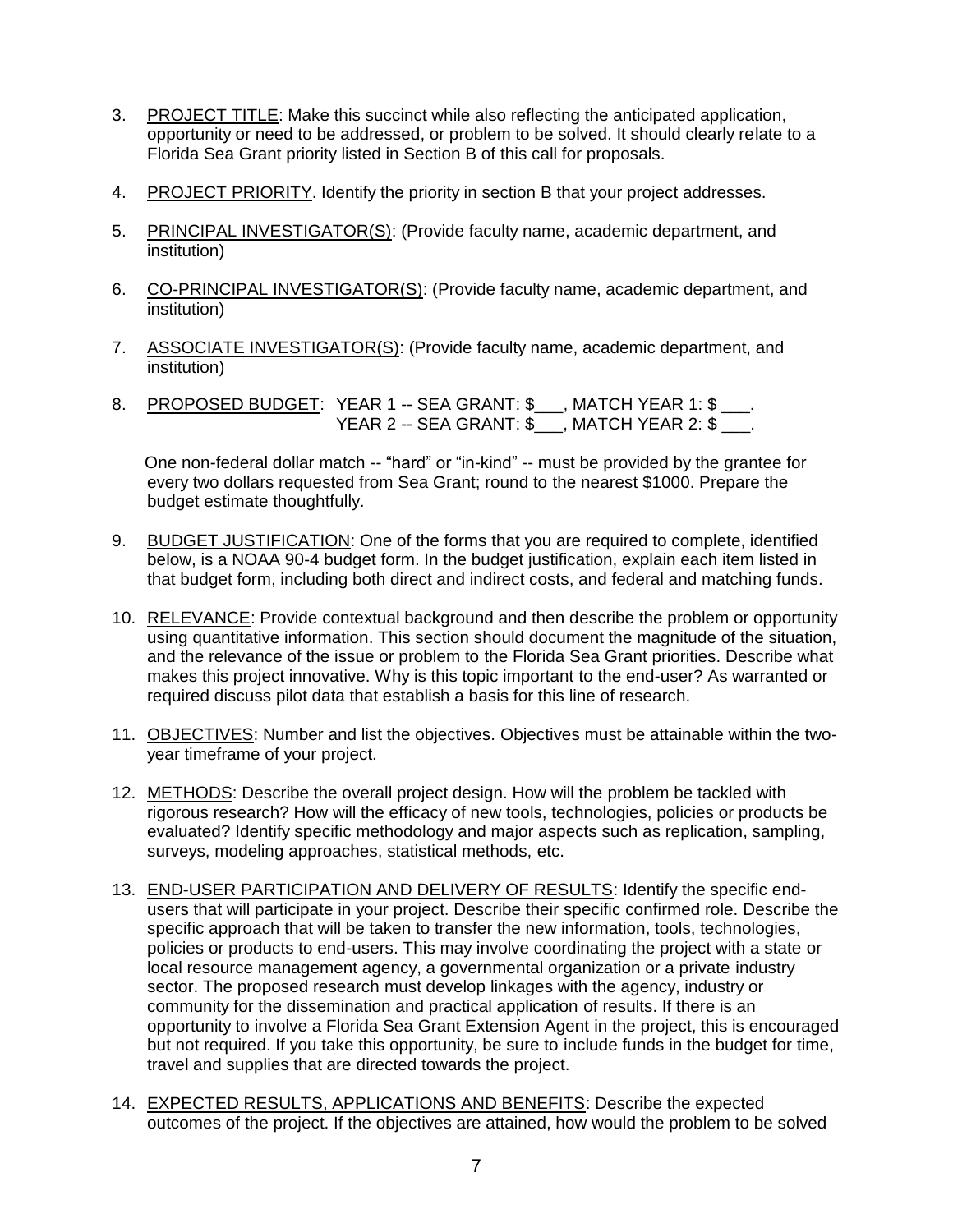create new commercial opportunities, improve technological and economic efficiency, improve management decisions, etc.? What Florida, regional or national impact is envisioned? We recognize that some research initiatives take considerably longer than two years to provide a solution to an identified problem. We want to know that your project is moving the level of understanding or utility of tools or models in a direction toward issue resolution.

- 15. LITERATURE CITATIONS: Limit this section to no more than 25 relevant references.
- 16. RESPONSE TO LOI REVIEW COMMENTS: Two-page limit. Describe the measures you took to address reviewer comments made at the LOI stage.
- 17. REVIEWERS / CONFLICTS: Please provide the names, addresses, telephone, and email of three potential reviewers. Please also tell us if particular persons may have a conflict of interest in reviewing your proposal and in those cases, provide an explanation.
- 18. NOAA DATA SHARING PLAN: Two-page limit. Describe how the metadata and all data collected in the project, including field data, data from experiments, data from surveys, calibaration and verification data for models, model output, spatial data, physical, chemical and biological data. Spatial data are challenging but can be provided as GIS shape files. We require that no later than two years after completion of a Florida Sea Grant-funded research project, your metadata and data are uploaded to a publicly-accessible data portal, and that Florida Sea Grant be provided with an email that references the project number, title, the nature of data that were uploaded, and a link to that portal. The data portal that you select must be one with documented longeivity, and there must be both metadata and data available to prospective users.
- 19. LETTERS OF SUPPORT**:** You may append letters of support from end-users / project partners.

**FORMS:** The proposal must have "signed title page" (item 1 above) signed by an authorized representative of your institution. In addition, the proposal must include a completed NOAA **budget form 90-4**, with pages completed for year 1, year 2 and cumulative (self-populating), a cost sharing letter, biographical data sheets for investigators, a **project summary form 90-2**, which largely can be completed by cutting and pasting information from the proposal narrative, a **NEPA envorinmental compliance form**. These forms are available for download from the proposal submittal website.

COST SHARING LETTER: Letter from project partner(s) and/or your institution agreeing to provide the mandatory cost share.

BIOGRAPHICAL DATA SHEETS: The principal investigator, co-principal investigators and other collaborators to the project must each provide a one-page biographical data sheet. Include professional positions from current to past, education from most recent to past, and other information you consider relevant to defining a level of expertise that is aligned with the project being proposed (downloadable from the proposal submittal website).

PROJECT SUMMARY FORM 90-2: (downloadable from the proposal submittal website)

NEPA SHORT FORM: (downloadable from the proposal submittal website)